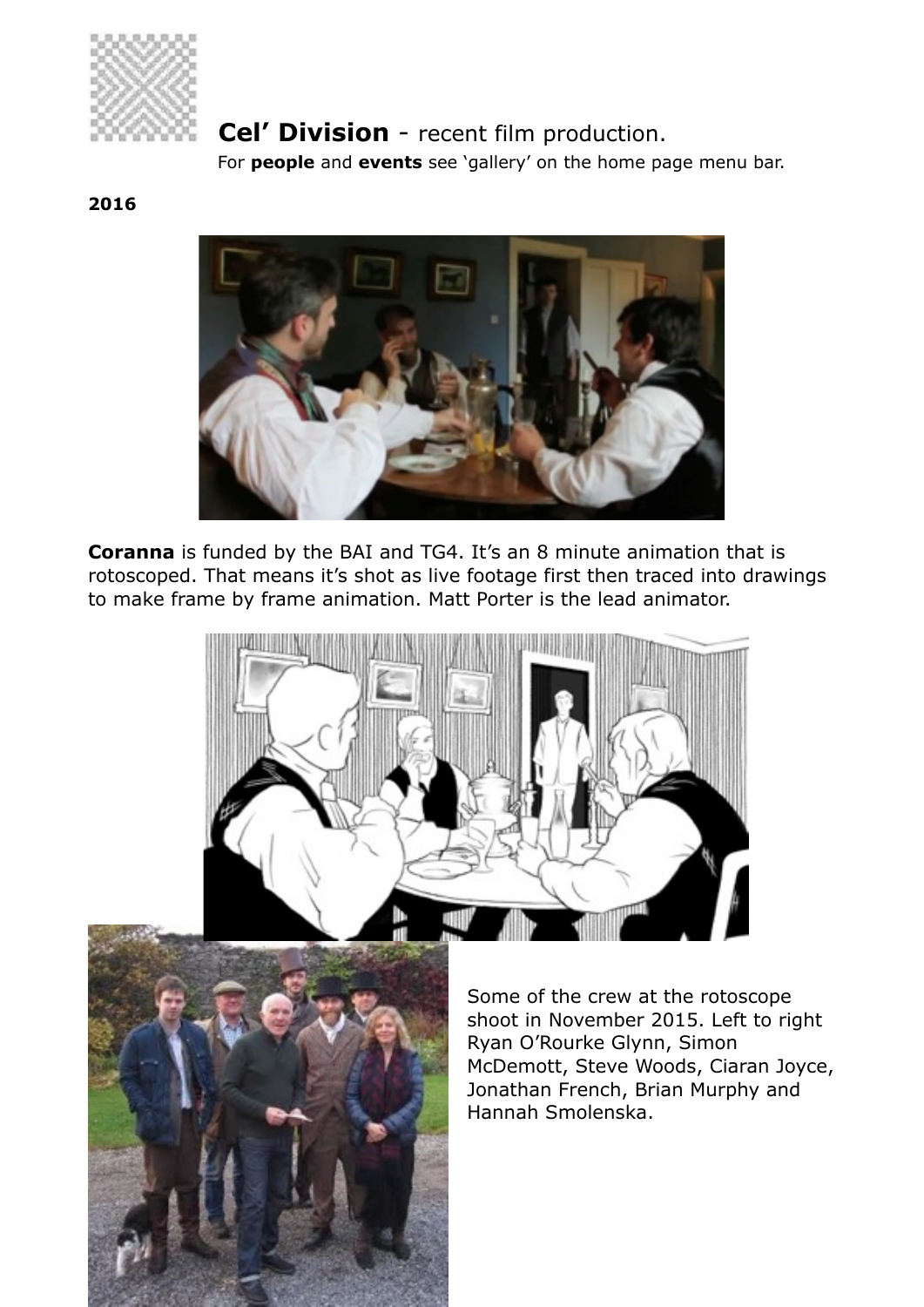### **2015**

**iDuet**. I began 'iDuet' - shot in 3D stereoscopic - in 2011 but only finished it in 2015. It's a low budget film. LIGHT MOVES - the screen dance festival held each year in Limerick - premiered it in November 2015. The dance is from 'Body Duet' choreographed by John Scott.

Below; Working with Philip Connaughton and Michelle Boulé.





Above; Some of the animation effects added by Matt Porter over the dance.

## **2014**

**KEEPING TIME** is a dance film - funded by the Arts Council - which deals with modernity and the traditional. We shot it in the Loughcrew megalithic tomb and at a power station at Lough Ree. The dancers here are Maasai from Lake Magadi, Kenya.





The film went on to pick up 4 first prizes and was officially selected by many dance film festivals, Ronan Fox at the right above was the DOP and behind me in the blue boiler suit is Fernando Anuang'A, the choreographer - see links.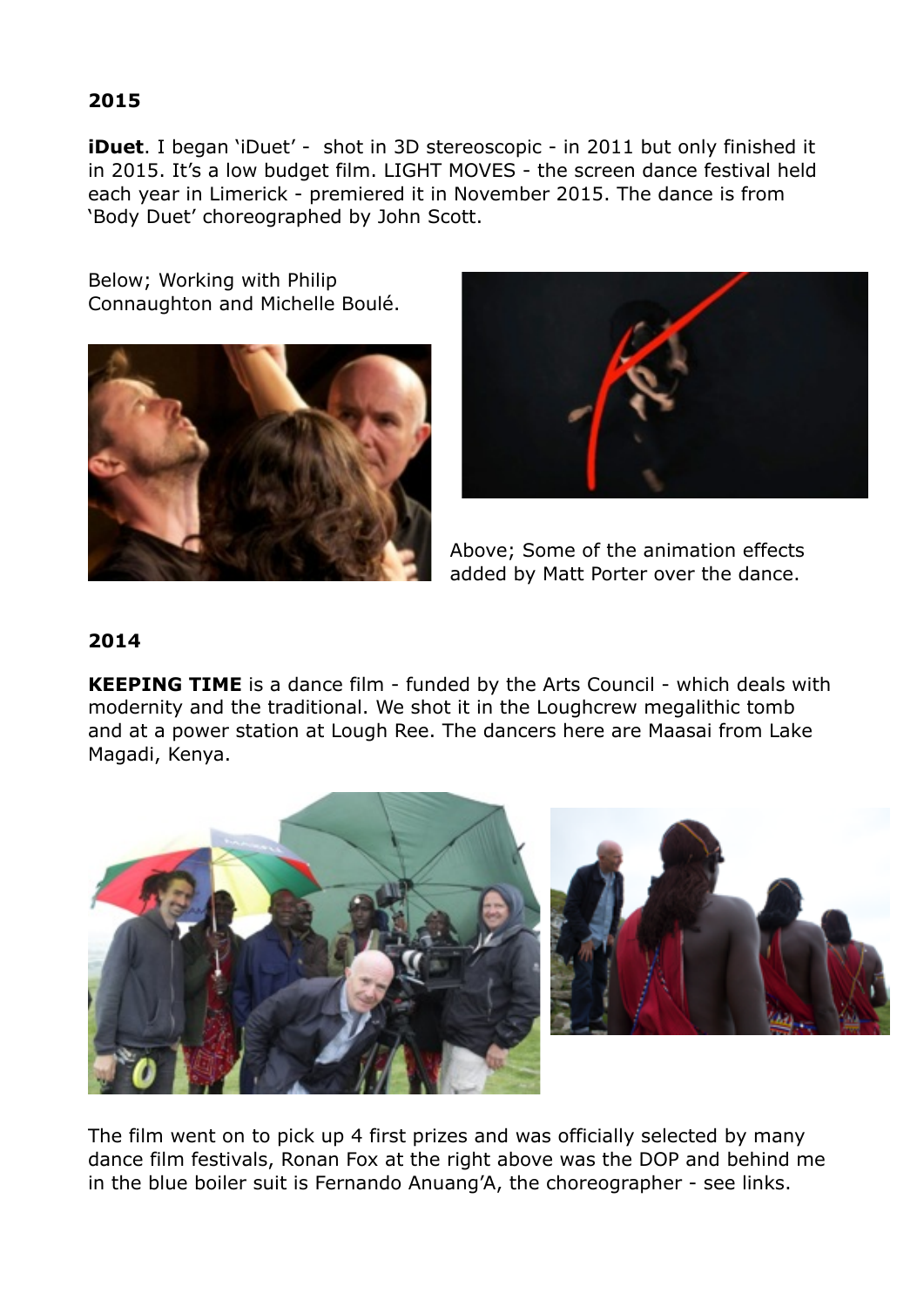## **2012**

**AFTER YOU** the second Frameworks animation I produced for directer Damien O'Connor,. The first was LES DOGS 1999. AFTER YOU won Best Animation at the Kerry Film Festival and was nominated for an IFTA.





Damien - above - is a director in Brown Bag Films.

**2011** 



**DUTCH DARKNESS** is a pixilated animated short film. It reveals the dark secret behind the Dutch Golden Age - slavery.

The crew in Cahir Castle Co. Tipperary. Apart from shooting it the highlight of DUTCH DARKNESS was that it was shown in the Louvre Paris.

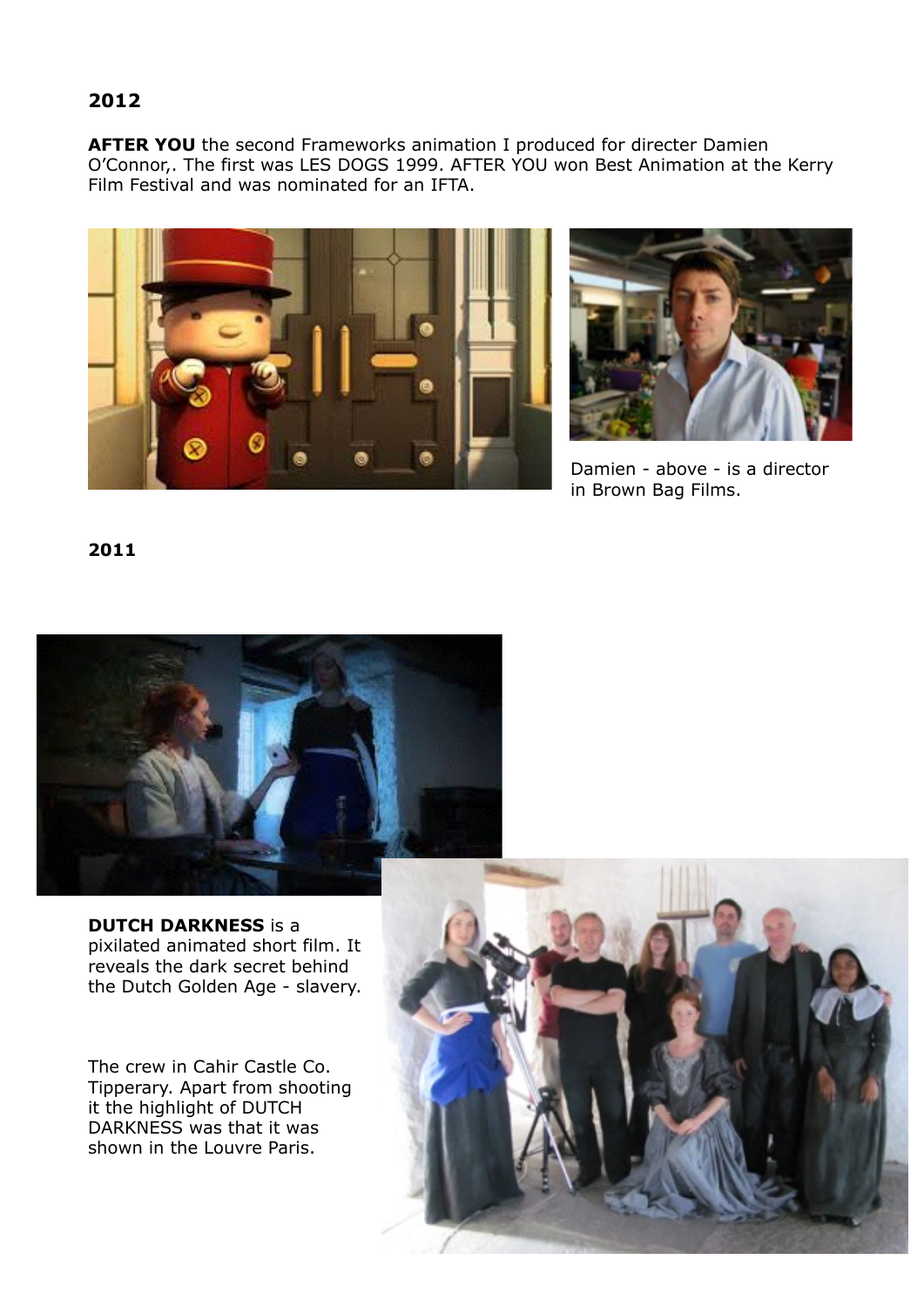

**ADMIT ONE** was shot in the beautiful Light House cinema in Smithfield Dublin. It was produced by Camel Productions for the TV series 'Dance on the Box'.

The animation crew was the same as DUTCH DARKNESS. Helena Ergi, Svetlana Sobcenko, David Browning, John Peavoy.

The Dancer Ashley Chen - below right, earned the film the 'Best Performer' prize at InShadow Lisbon 2012. The choreography was by John Scott - left.



The DOP was Ivan McCollough and the producer was Catherine Lyons. Catherine also produced BUAIL another 'Dance on the Box' short of mine again showing the work of John Scott.